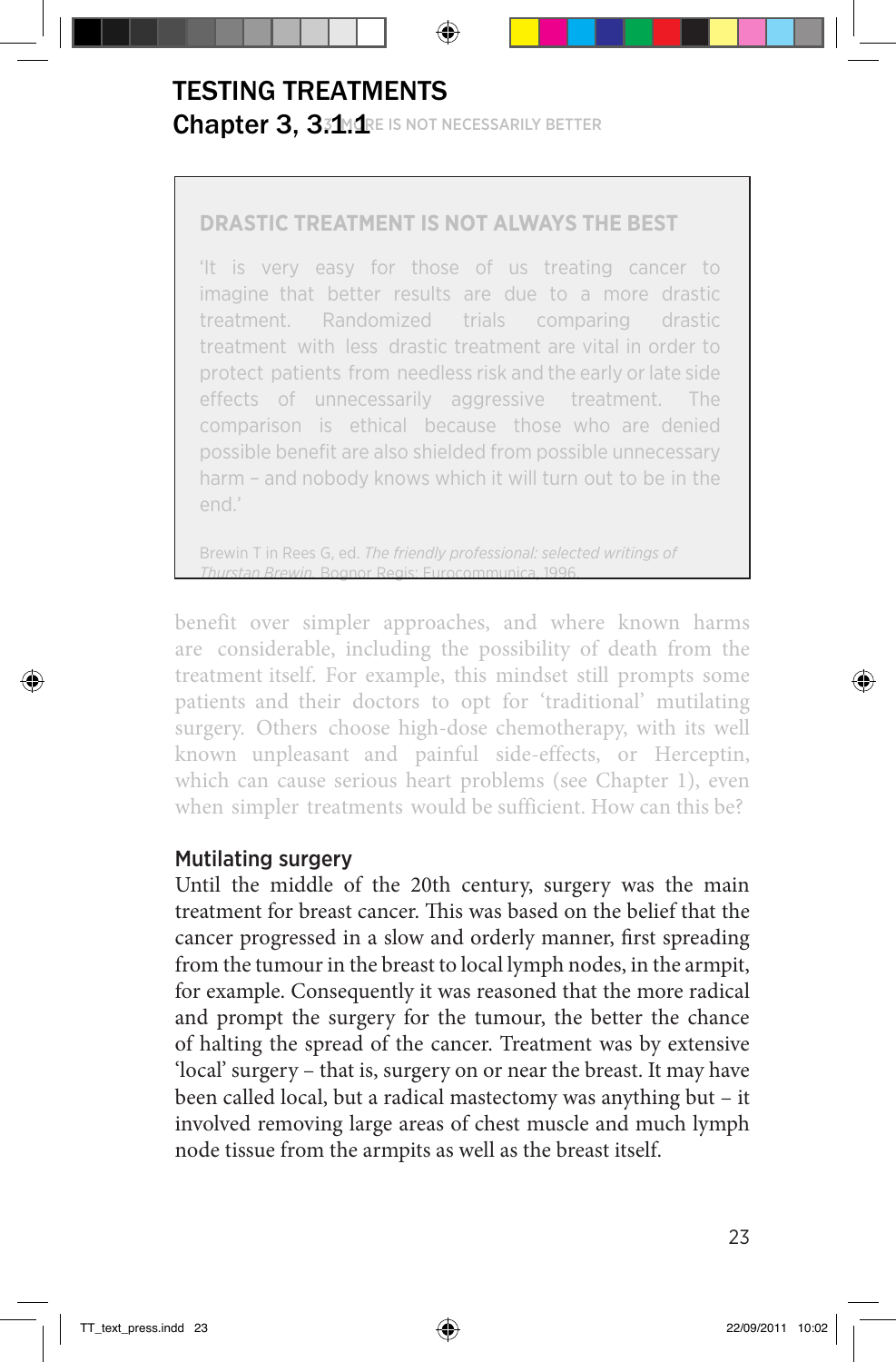## **THE CLASSICAL (HALSTED) RADICAL MASTECTOMY**

The radical mastectomy, devised in the late 19th century by William Halsted, was the most commonly performed operation for breast cancer until the third quarter of the 20th century. As well as removing all of the breast, the surgeon cut away the pectoralis major muscle covering the chest wall. The smaller pectoralis minor muscle was also removed to allow the surgeon easier access to the armpit (axilla) to clear out the lymph nodes and surrounding fat.

### **EXTENDED RADICAL MASTECTOMIES**

The belief that 'more is better' led radical surgeons to carry out even more extensive operations, in which chains of lymph nodes under the collarbone and the internal mammary nodes under the breastbone were also removed. To get at the internal mammary nodes several ribs were removed and the breastbone was split with a chisel. Not content with that, some surgeons went so far as to remove the arm on the affected side and cut out various glands throughout the body (adrenals, pituitary, ovaries) to suppress the production of hormones that were believed to 'fuel' the spread of the tumour.

If a woman survived such operations she was left with a severely mutilated ribcage, which was difficult to conceal under any clothing. If surgery had been carried out on the left side, only a thin layer of skin remained to cover the heart.

Adapted from Lerner BH, *The breast cancer wars: hope, fear and the pursuit of a cure in twentieth-century America.* New York; Oxford University Press, 2003.

Nevertheless, some thoughtful breast cancer specialists noted that these increasingly mutilating operations did not seem to be having any impact on death rates from breast cancer. So, they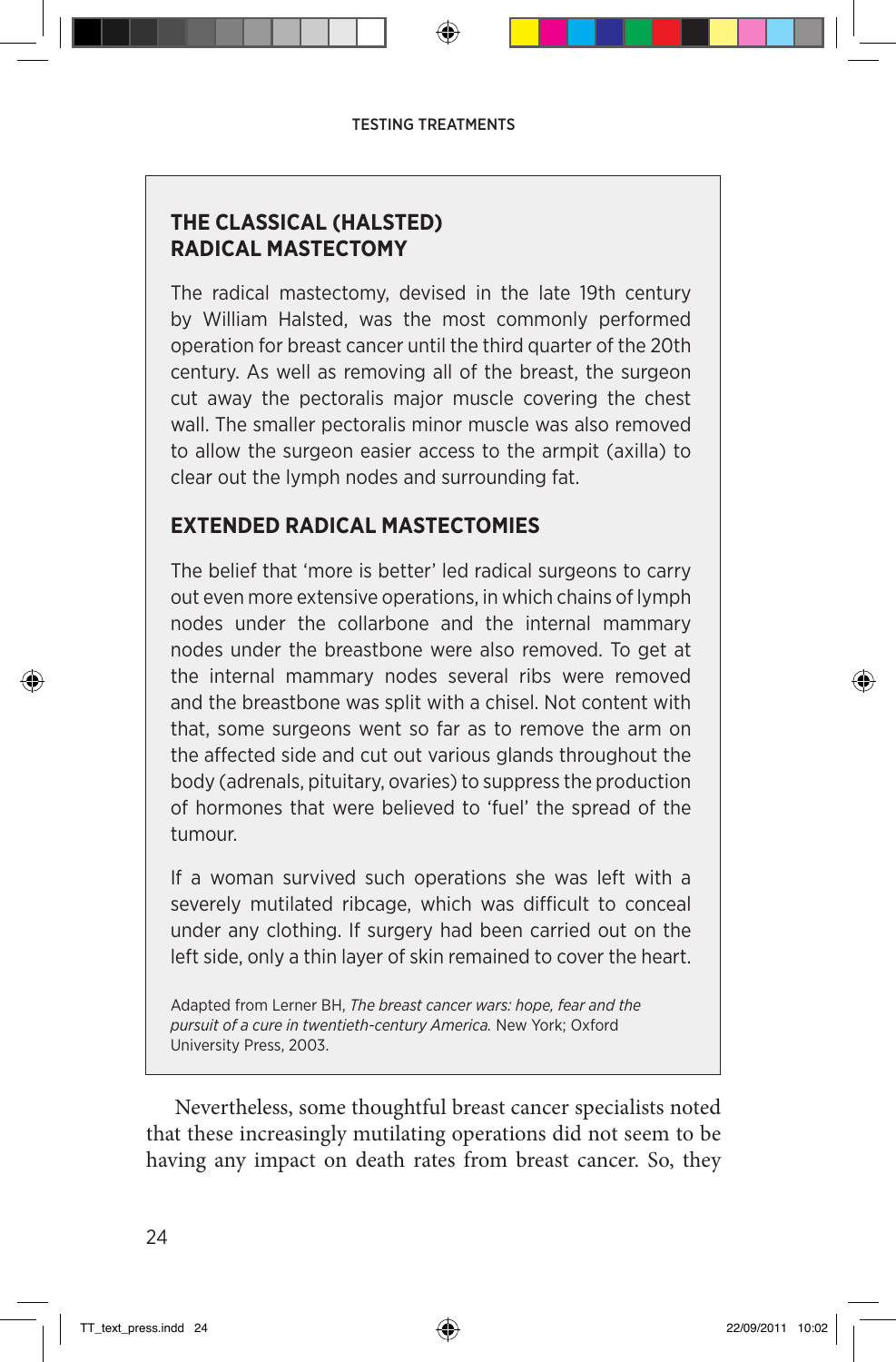put forward a different theory – that breast cancer, rather than spreading from the breast through the nearby lymph nodes, was in fact a systemic (that is, widespread) disease from the outset. In other words, they reasoned that cancer cells must already be present elsewhere in the body at the time the breast lump was detected (see below). If so, they suggested, removal of the tumour with an adequate margin of normal tissue, plus a course of local radiotherapy, would be both kinder to the woman and might be as effective as radical surgery. The introduction of 'systemic therapies' at about this time – that is, treatments that would deal with production or development of cancer cells elsewhere in the body – was also based on this new theory of breast cancer spread.

As a direct result of this new way of thinking, doctors advocated more limited surgery known as lumpectomy – that is, removal of the tumour and a margin of surrounding normal tissue. Lumpectomy was followed by radiotherapy, and in some women by chemotherapy. But supporters of lumpectomy encountered huge resistance to comparing the new approach with radical surgery. Some doctors believed very firmly in one or other approach and patients clamoured for one or other treatment. The result was a prolonged delay in producing the crucial evidence about the merits and harms of the proposed new treatment compared with the old.

Nevertheless, despite these difficulties, the surgical excesses were eventually challenged, both by surgeons who were unwilling to continue in the face of questionable benefits for their patients, and by outspoken women who were unwilling to undergo mutilating operations.

In the mid-1950s, George Crile, an American surgeon, led the way by going public with his concerns about the 'more is better' approach. Believing that there was no other tactic to stir doctors into thinking critically, Crile appealed to them in an article in the popular *Life* magazine.<sup>1</sup> He hit the right note: the debate within the medical profession was now out in the open rather than confined to academic circles. Then another US surgeon, Bernard Fisher, working together with colleagues in other specialties, devised a series of rigorous experiments to study the biology of cancer. Their results suggested that cancer cells could indeed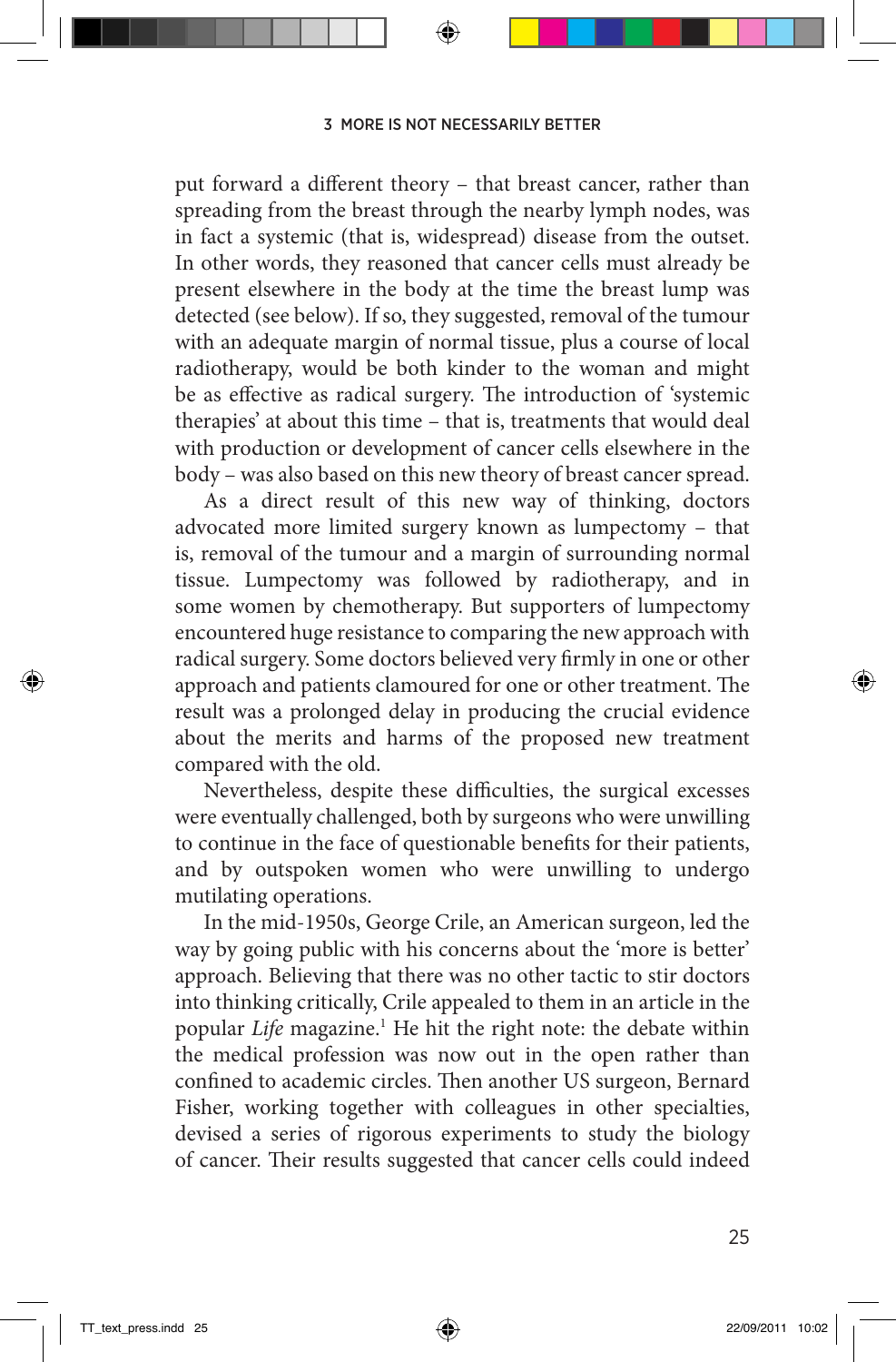travel widely through the bloodstream, even before the primary cancer was discovered. So, aggressive surgery made little sense if the cancer was already present elsewhere in the body.

Whereas Crile had used his clinical judgment to advocate and employ less radical local therapies, Fisher and a growing group of researchers collaborated in a more formal and rigorous approach. They sought to prove or disprove the value of radical surgery by the best-known unbiased (fair) method – randomized trials (see Chapter 6). They reasoned that by doing such studies the medical community and the general public might be convinced one way or the other. In 1971, the outspoken Fisher also declared that surgeons had an ethical and moral responsibility to test their theories by conducting such trials. And certainly, the 20-year follow-up of Fisher's trials showed that – as measured by the risk of early death – no advantage could be demonstrated for radical mastectomy compared with lumpectomy followed by radiation therapy.2

#### **RANDOM ALLOCATION – A SIMPLE EXPLANATION**

'Randomisation is to minimise bias and ensure that the patients in each treatment group are as similar as possible in all known and unknown factors. This will ensure that any differences found between the groups in the outcome(s) of interest are due to differences in treatment effect and not differences between the patients receiving each of the treatments.

It removes the chance that a clinician will consciously or unconsciously allocate one treatment to a particular type of patient and the other treatment to another type, or that a certain kind of patient will choose one treatment whilst another kind will choose the other'

Harrison J. Presentation to Consumers' Advisory Group for Clinical Trials, 1995.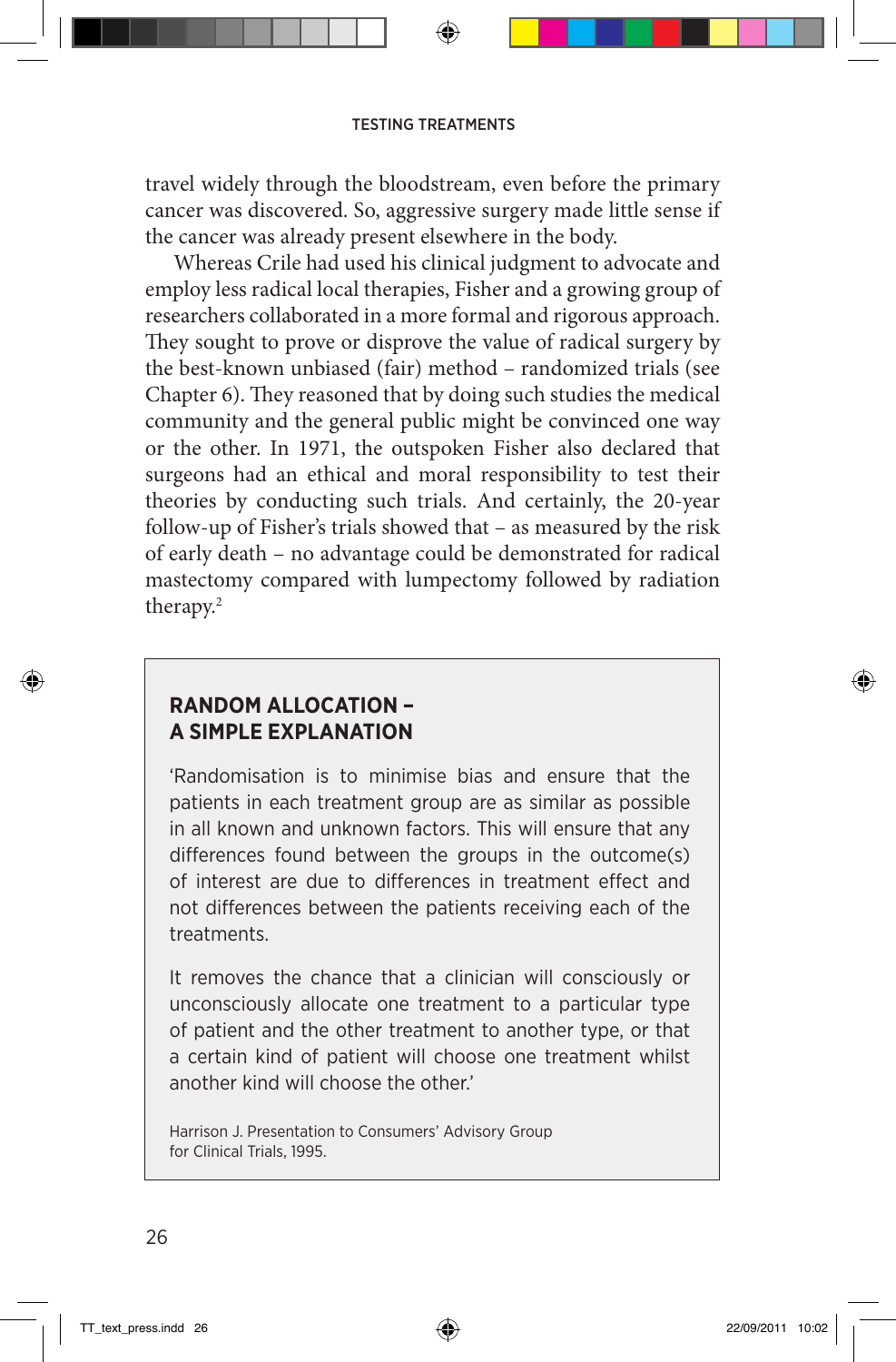#### 3 MORE IS NOT NECESSARILY BETTER



**Challenging the 'more is better' approach in breast cancer surgery.**

Randomized trials (see Chapter 6) were also done by researchers in other countries comparing breast-conserving therapy with radical mastectomy, for example by Hedley Atkins and colleagues in the UK in the early 1960s and later by Veronesi and colleagues in Italy. The overall picture confirmed Fisher's results: that there was no evidence that radical mastectomy led to longer survival, even after 20 years of follow-up.<sup>3</sup> Other randomized trials, in Sweden and Italy as well as the UK and the USA, were done to compare many other forms of treatment – for example, radiation therapy after surgery compared with surgery alone, and short-term compared with long-term chemotherapies.

Overall, results from these early trials and from detailed laboratory studies supported the theory that breast cancer was indeed a systemic disease, with cancer cells spreading via the bloodstream before a breast lump was detectable.<sup>4</sup> Worldwide, more and more doctors became convinced by the mounting evidence that radical surgery was doing more harm than good. And in the last decades of the 20th century attitudes of patients and the public began changing too. Spearheaded by the work of patient activists such as Rose Kushner (see Chapter 11) in the USA and elsewhere, better informed patient groups came together from around the globe to challenge the 'more is better' approach to surgery and the medical paternalism that often went with it.

This widespread activity of both patients and health